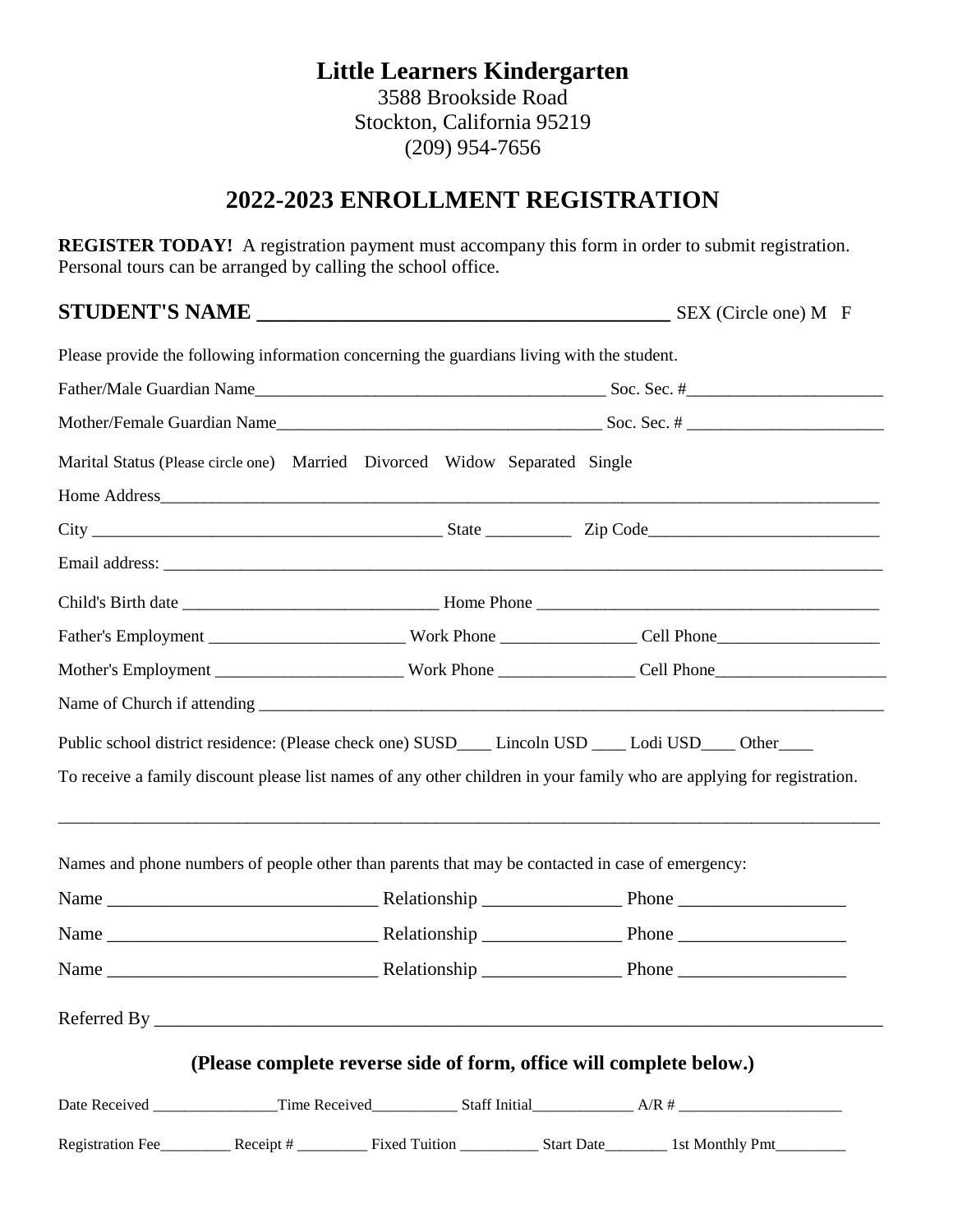**Registration Fees:** Registration Fee  $= $250$ 

Early Registration by March  $31<sup>st</sup>$ , 2022 = \$200

#### **KINDERGARTEN TUITION RATES**

| $\Box$ \$600 for 10 months payments starting                                       |
|------------------------------------------------------------------------------------|
| August 1, 2022 through May 1, 2023                                                 |
| $\Box$ \$670 for 9 months payments starting                                        |
| September 1, 2022 through May 1, 2023                                              |
| \$750 for 9 months payments starting                                               |
| September 1, 2022 including before and after<br>school care, 6:00 a.m. - 6:00 p.m. |
|                                                                                    |

Kindergarten classes begin August 29th, 2022 and end June 8, 2023. Class hours are 8:30 a.m. - 3:00 p.m. Lunches and all curriculum are provided. Extended care includes breakfast and afternoon snack.

Tuition is an annual charge paid in advance, however may be paid in monthly payments, either through ACH automatic bank withdrawal, or a financing fee of \$20 per month per child will be charged. If monthly payments are chosen, monthly payments are due on the  $1<sup>st</sup>$  of each month. At the close of the  $10<sup>th</sup>$  of each month all past due accounts will receive a 3% late charge on remaining balance. All accounts that have not made their tuition payment by the 18th of the month will be subject to removal from school enrollment. A \$20 service charge will be assessed for any and all returned checks, and \$35 for all stopped checks.

**Early Withdrawal Policy:** Upon registering, a \$500 early withdrawal fee will be charged in addition to any tuition charges due for each student withdrawing for any reason before the end of the 2022-23 school year, June 8, 2023. Beginning September  $1<sup>st</sup>$ , a credit of  $\frac{1}{2}$  month tuition will be applied for withdrawals between the  $1<sup>st</sup>$  and  $15<sup>th</sup>$  of the month.

By enrolling a student, the parent or guardian authorizes the school to use pictures of the student in school promotional and social media. Parents may request to have their child not included in the school pictures by writing a letter to the school.

Little Learners Kindergarten admits students of any race, color, creed, national and ethnic origin to all the rights, privileges and activities generally accorded or made available to students at the school. It does not discriminate on the basis of race, national and ethnic origin in administration policies, scholarship, tuition assistance, and athletic and other school administered programs.

I understand and agree that continued enrollment of my child in this school is dependent on my parental support of the school, its staff and its policies.

I HAVE READ AND AGREE TO THE TERMS STATED ABOVE:

| ___ | ----<br>- |  |
|-----|-----------|--|
|     |           |  |

Signature of Father/Guardian